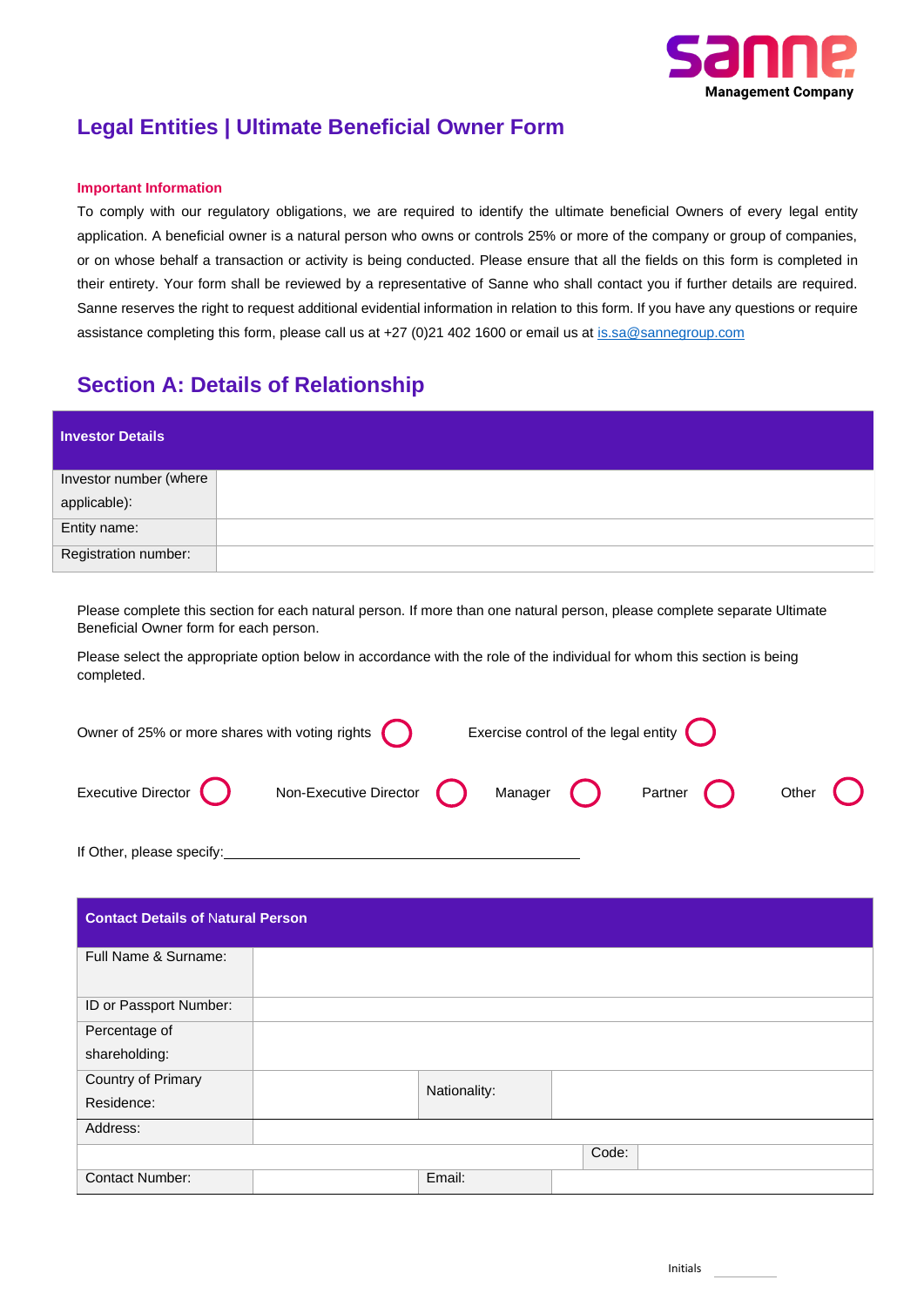

I consider myself to be, or to be closely related or associated with, a Domestic Prominent Influential Person or a Foreign Prominent Public Official. A Prominent Influential Person is someone who has been entrusted with a prominent public function such e.g. Heads of State or Government, Senior Politicians, Senior Government Officials, Important political party officials, Senior executives of State-Owned corporations etc.



If 'Yes,' please provide details:

*Copy of ID or Passport for each individual for whom this form is completed must be submitted with this application form as a supporting document. Please also include a group structure/organogram detailing the ownership structure and percentage up to the natural person that owns or exercise control of the legal entity.*

"Owner of legal entity": any natural person that owns 25% or more of the issued shares of the legal entity applicant, whether directly or indirectly, and which shares have voting rights attached to them.

"Control": any natural person that controls the legal entity independently, or together with another person, through means other than shareholding.

### **Section B: Protection of Personal information**

Sanne may collect, process, disclose or use your personal information for the purpose of providing the product and/or service which you have requested in the normal course of business.

Sanne is required to process and keep investor and investor representative information to perform its obligations lawfully, fairly and competently.

Sanne will disclose or report personal information if and when required to do so by law or any regulatory authority. We may also share your personal information with our employees, agents, sub-contractors, with other entities within the Sanne group, with your adviser and/or their duly appointed agent, where directed. We will only collect information that we need for that purpose.

Sanne may share information with companies within the Sanne Group of companies and service providers with whom we have a business agreement to process such information on our behalf or to those who render services to us.

Sanne Group is an international business and located in different geographical locations. In such instances Sanne will ensure that sufficient legislation or agreements are in place for the information to remain adequately protected. You are entitled to request access to the information we have collected, processed and shared. All processing of personal information will be done in accordance with applicable laws and Sanne privacy policy.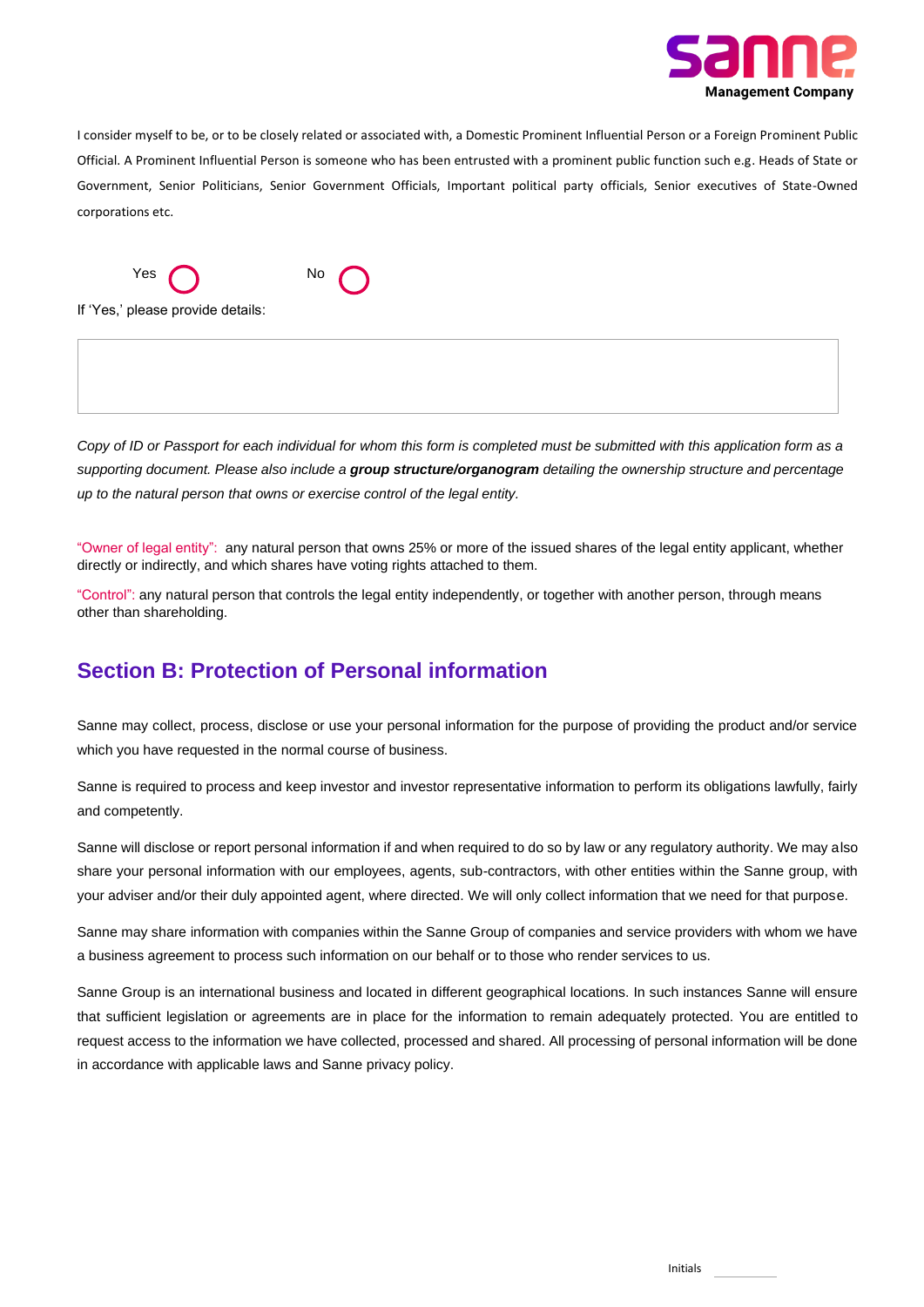

# **Section C: Terms and Conditions**

- Sanne provides access to many portfolios offered by the market. Should you require any financial planning assistance, please consult your financial advisor as Sanne may not provide financial advice in respect of any investment.
- This application form together with the Main Deed and Supplemental Deed will form the legal agreement between the investor, Sanne and the asset manager. The agreement will be administered in terms of CISCA. Sanne may in its sole discretion accept or reject the investor's application form.
- The Sanne portfolios shall be priced to reflect the Net Asset Value ("NAV") prices as at the last day of the month or price of the day.
- Participatory interests are calculated on a NAV basis by determining the total market value of all assets in the portfolio, including any income accruals, less any permissible deductions from the portfolio. Participatory interests on investor statements are thus net of all fees.
- Participatory interests will be purchased and repurchased by the manager at the NAV calculated in accordance with the requirements of CISCA and the relevant deeds.
- Quarterly reports are available for download from the Sanne Website. Sanne will email monthly statements and contract notes on execution of transactions. Tax certificates are generated and distributed annually.
- Sanne may, at its discretion, close portfolios to new investors and existing investors to enable the portfolios to be managed in accordance with their mandates.
- Sanne reserves the right to terminate this contract by giving a calendar months' notice to the investor. Participatory interest shall be repurchased on the first business day of the following month after notification of termination at the ruling price of the last NAV. Any proceeds from the termination shall be paid to the investor recorded in this application form.
- For the purpose of this agreement, unless the context indicates otherwise, the singular shall include the plural and vice versa.
- Commission and incentives may be paid and if so, would be included in the overall costs.
- The responsibility of ensuring that the instruction has been received and actioned by Sanne will lie with the instructor (investor or financial advisor).
- No cash payments will be accepted, and a proof of payment must accompany all EFT payments.
- Sanne will not be liable for any damages or losses of whatsoever nature arising out of Sanne's failure to action this instruction due to occurrences beyond the control of Sanne, nor will Sanne be liable for any loss incurred due to incorrect information being supplied by the investor or his/her financial advisor.
- In certain circumstances (such as large redemptions), Sanne may employ ring fencing, which is the separation of underlying assets in a portfolio and the delayed sale/repurchase of corresponding units. This is done to avoid prejudicing other investors through the sale of assets at weaker prices.
- Copies of all verification documentation requested in this application form and a proof of payment must accompany this application form. Sanne will not be obliged to process this application form until it has received the verification documentation and Sanne will not be liable for any loss or damage of whatsoever nature arising from the inability of Sanne to process this application form due to the fact that the requirements of the FICA have not been complied with.
- The investor indemnifies and holds Sanne harmless against any loss or damage which the investor may suffer as a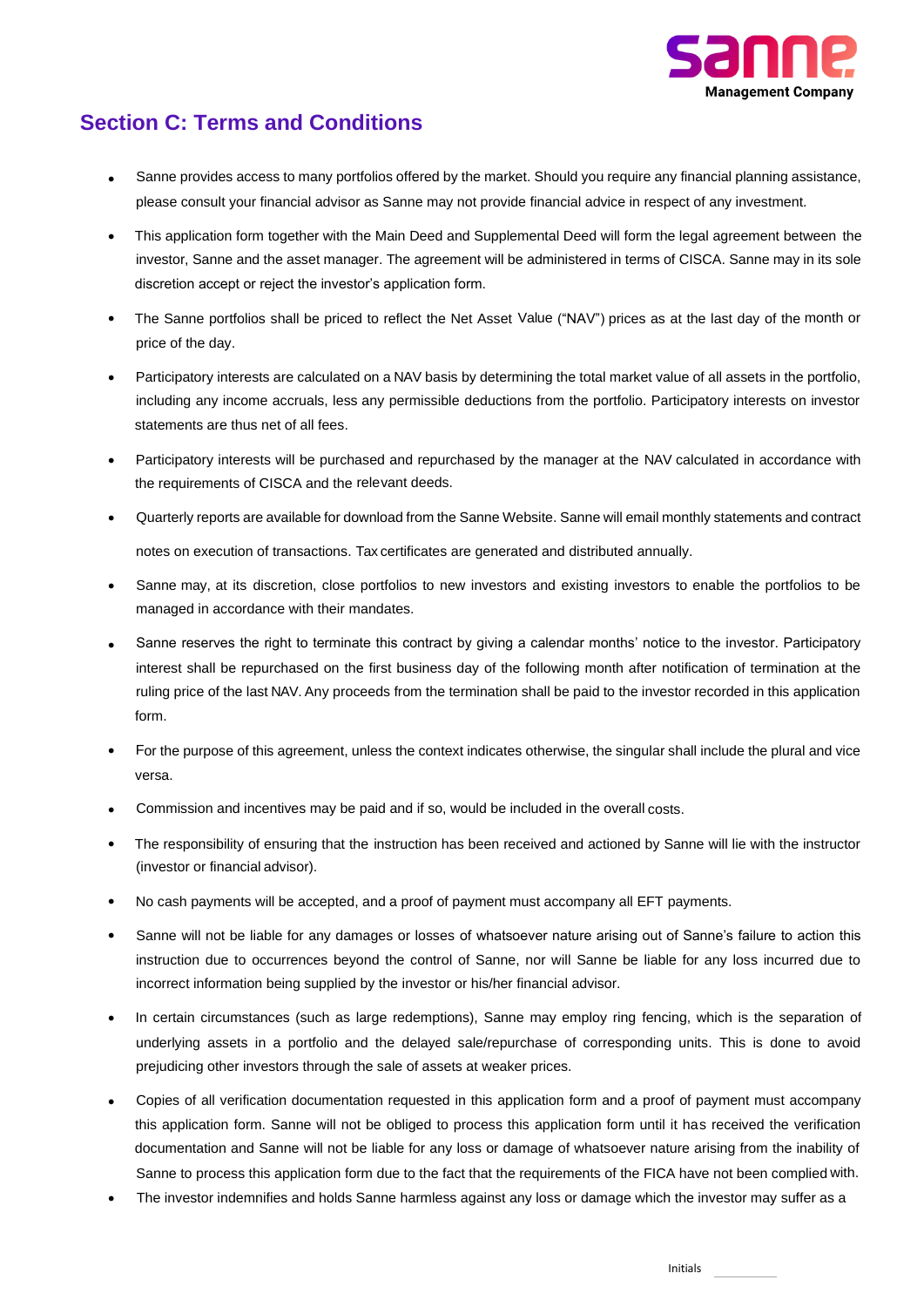

result of any commission or omission by Sanne, which is a result of an obligation imposed on Sanne by FICA. Deposits awaiting allocation may earn interest in line with the Sanne's Section 104 Bank Account Interest Policy. Sanne reserves the right to recoup the bank charges charged on the section 104 bank account from the interest earned in line with Sanne's Section 104 Interest Policy.

## **Section D: Declaration**

- I have read and fully understood all the pages of this application form and agree to be bound by the provisions of this application form.
- I warrant that the information contained herein is true and correct, and that if this application form is signed in a representative capacity, I have the necessary authority to do so and that this transaction is within my powers.
- I confirm that all funds invested with Sanne are not the proceeds of unlawful activities and that I have not contravened any anti-money laundering and tax legislation. I have complied with and will continue to comply with all relevant legislation, including but not limited to FICA and the Income Tax Act.
- I have read and understood the terms and conditions.
- I accept full responsibility for informing Sanne of any changes in current identification information provided (e.g. change of address, surname change, contact, banking details etc.) on the prescribed form.
- I acknowledge that Sanne will not be held liable for delays or losses incurred due to incomplete or inaccurate information on the application forms or insufficient or incorrect submission of FICA information. I also acknowledge that Sanne will not be held liable for delays or losses incurred due to delays caused by the financial advisor.
- I acknowledge that the responsibility in ensuring my instruction has been received and actioned by Sanne lies with me.
- Sanne will not be responsible for any failure, malfunction, or delay of any networks, electronic or mechanical device or any other form of communication used in the submission, acceptance and processing of applications and/or transactions. Sanne will not be liable to make good or compensate any investor or third party for any damages, losses, claims or expenses resulting there from.
- I confirm that Sanne may accept instructions from my financial advisor or any authorised third party who has been appointed and authorised by me in writing.
- I authorise Sanne to accept and act upon instructions by facsimile or e-mail and hereby waive any claim that I have against Sanne and indemnify Sanne against any loss incurred as a result of Sanne receiving and acting on such communication or instruction.
- I acknowledge and give consent that any personal information may be used by Sanne in the normal course of business to provide the products and services and Sanne may retain any information for purposes of investment transactions, processing and administration and to communicate directly with me. Personal information will not be given or sold to any third parties. Sanne will disclose or report personal information if and when required to do so by law or any regulatory authority, and to Sanne's employees (if relevant), or agents who require such information to carry out their duties.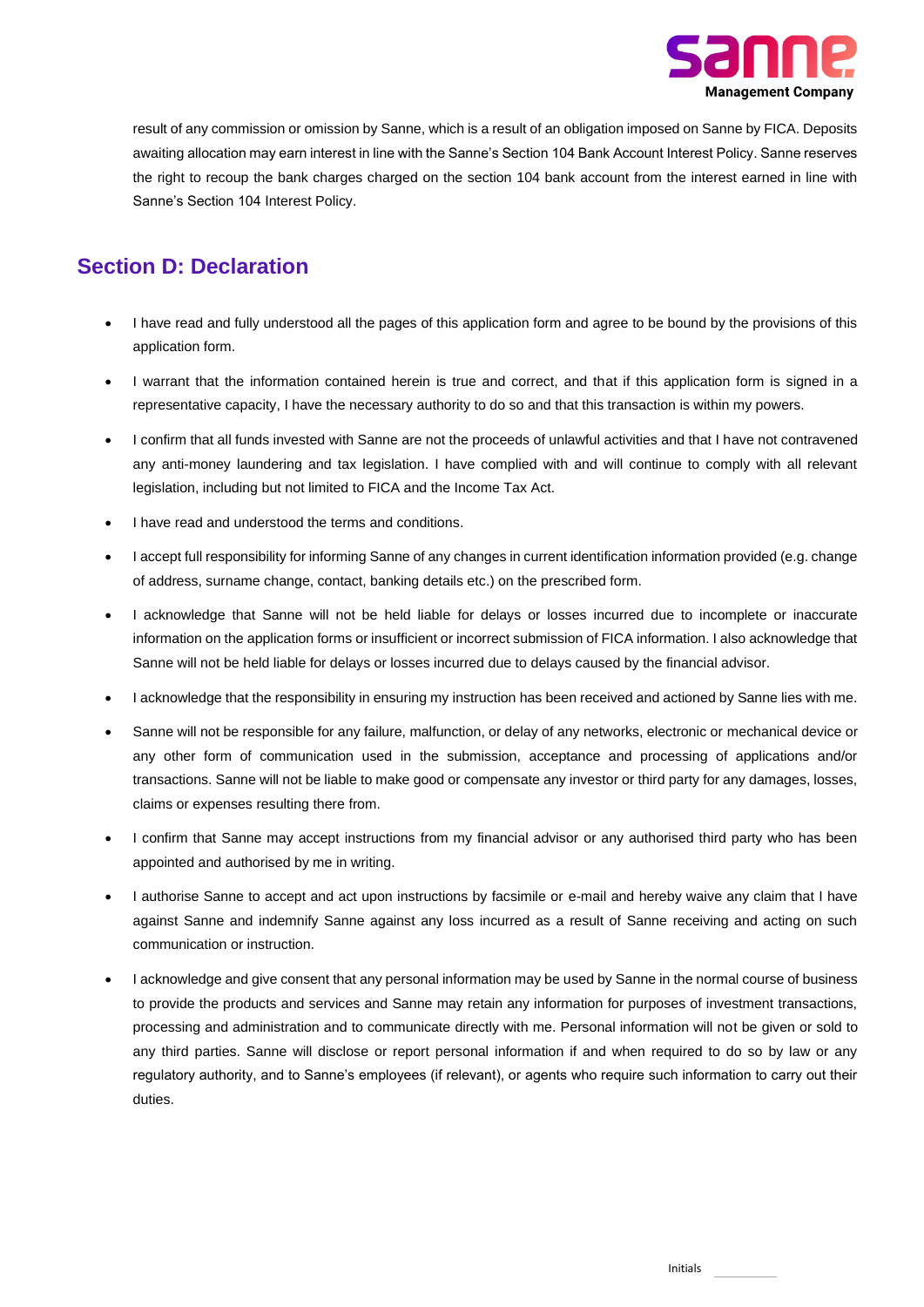

#### **Mandatory:**



Please tick the circle if you have read and agree to all the information mentioned within this Investor Declaration.

| Ultimate Beneficial<br>Owner's Signature: |       |  |   |   |             |  |  |
|-------------------------------------------|-------|--|---|---|-------------|--|--|
| Name of Signatory:                        |       |  |   |   |             |  |  |
| Capacity:                                 | Date: |  | m | m | $\setminus$ |  |  |

## **Section E: Mandatory Disclosures**

Collective Investment Schemes are generally medium to long-term investments. The value of participatory interests (units) or the investment may go down as well as up. Past performance is not necessarily a guide to future performance. Collective investment schemes are traded at ruling prices and can engage in borrowing and scrip lending (i.e. borrowing and lending of assets). The manager does not provide any guarantee, either with respect to the capital or the return of a portfolio. Different classes of participatory interests apply to these portfolios and are subject to different fees and charges. A schedule of fees, charges and maximum commissions, as well as a detailed description of how performance fees are calculated and applied, is available on request from Sanne.

Sanne does not provide any guarantee in respect of the capital or the return of the portfolio. Excessive withdrawals from the portfolio may place the portfolio under liquidity pressure and in such circumstances, a process of ring-fencing of withdrawal instructions and managed pay-outs over time may be followed. Commission and incentives may be paid, and if so, are included in the overall costs. The value of an investment is dependent on numerous factors which may include, but not limited to, share price fluctuations, interest and exchange rates and other economic factors. Where funds are invested in off-shore assets, performance is further affected by uncertainties such as potential constraints on liquidity and the repatriation of funds, macroeconomic risks, political risks, foreign exchange risks, tax risks, settlement risks and potential limitations on the availability of market information. Prices are published in accordance with the valuation frequency of the portfolio, on our website and local media. Additional information, including Key Investor Information Document, Minimum Disclosure Document, as well as other information relating to the portfolio is available, free of charge, on request from Sanne. The Manager ensures fair treatment of investors by not offering preferential fee or liquidity terms to any investor within the same strategy. The Manager of the CIS may, at its discretion, close the fund/s you have chosen to new investors and to additional investments by existing investors to make sure that it is managed in accordance with its mandate. A money market fund is not a bank deposit account and aims to maintain a constant price of 100 cents per participatory interest in such scheme. A Feeder fund may only invest in a single portfolio of a CIS which levy its own charges that could result in a higher fee structure for these funds. Foreign securities including foreign CISs may be included in underlying CIS portfolios. As a result, those CIS portfolios may face material risks. The volatility of the CIS may be higher and the liquidity of the underlying securities comprising the applicable portfolio of the CIS may be restricted due to relative market sizes and market conditions. The CIS's ability to settle securities and to repatriate investment income, capital or the proceeds of sales of securities may be adversely affected for multiple reasons including market conditions, macroeconomic and political circumstances. A fund of funds is a portfolio that invests in portfolios of collective investment schemes (unit trusts) that levy their own charges, which could result in a higher fee structure for the fund of funds.